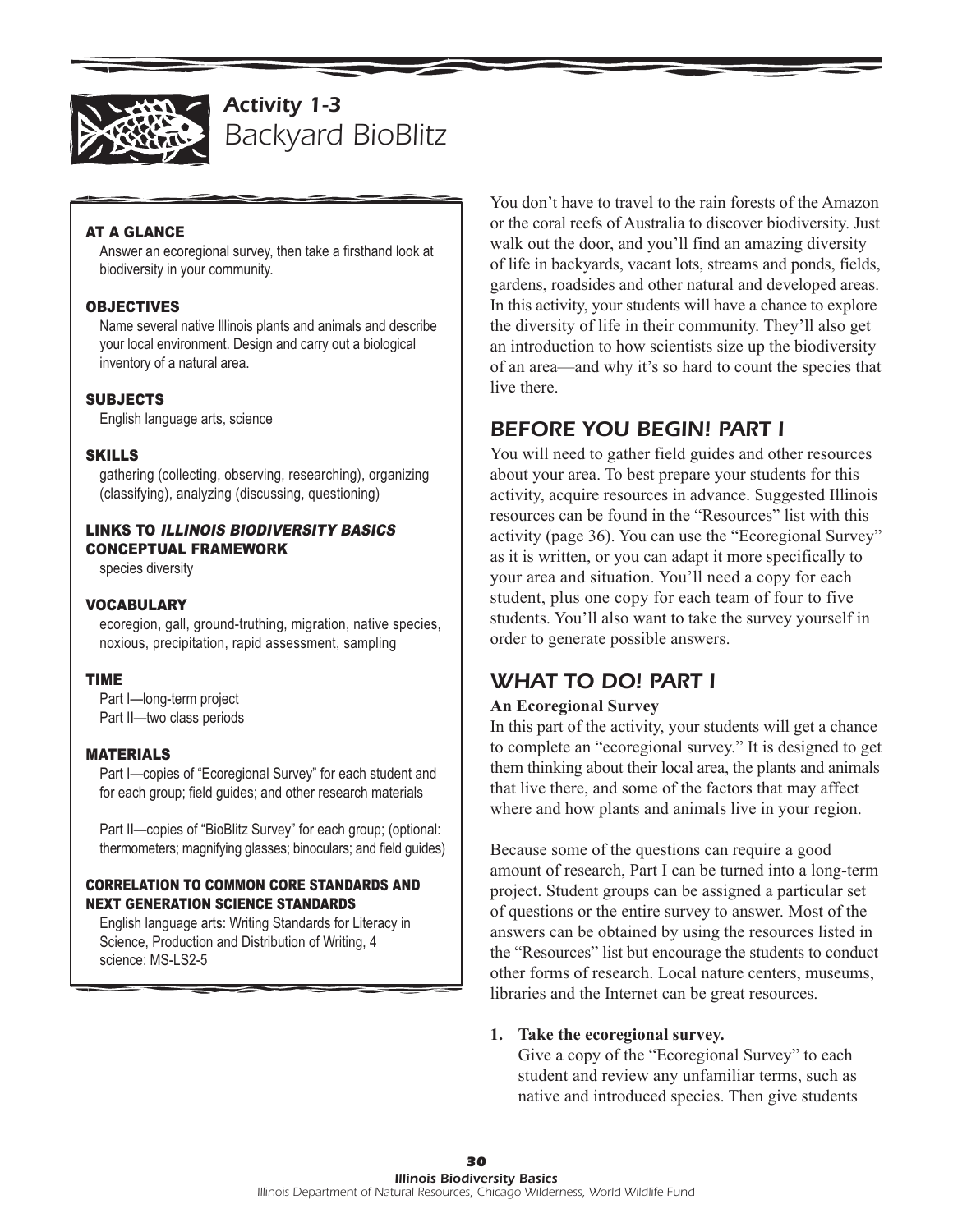

about 10 minutes to complete the survey. Afterward ask the students how they think they did. (Don't share possible answers at this point.) Collect the completed sheets as a pretest of the students' knowledge.

**2. Divide the class into teams to complete the survey.** Divide your class into teams of about four students each. Give each team a clean copy of the Ecoregional Survey. Tell the students that the members of each team should work together to complete the survey as accurately as possible. Explain that the students can use whatever resources they can find to answer the questions, including the resources listed on the "Resources" list, additional resources you gathered, the library, the Internet, community elders or a local naturalist. Stress that they should find the most accurate information they can and encourage them to collect drawings or pictures of the animals and plants they list.

#### **3. Set a time limit on research.**

Give the students at least two days to find answers to the questions. If you plan on doing the entire "BioBlitz" activity, this is a good place to stop and skip ahead to Part II. Research for the "Ecoregional Survey" should be done as homework on the days you spend on Part II, the "BioBlitz Survey." By the third day, Part II should be completed. You can go over the "Ecoregional Survey" results from their research as a wrap-up for this activity.

### **4. Go over the survey results.**

Once the students have finished the survey, have them share the information they found and compare their answers to the pretest. Did students find different answers to some of the questions? (For example, how extensive was the group's list of native plants?) What sources proved to be the most helpful? Were they surprised by any of the information they found?

The survey discussion can also be used as the wrap-up to Part II and as a way to discuss things the students observed during the "blitz."

### *BEFORE YOU BEGIN! PART II*

You will need to find a nearby natural area where the students can conduct their "BioBlitz Survey." School grounds, a nearby park or the grounds around a neighborhood nature center can all work. Just be sure that your area is safe for your students (no broken glass or other hazards) and that you have the permission of the owners, if needed. For example, if you're using your own school grounds, you probably don't need permission, but if you're using a nearby city park, you should check with the city parks department first. You will also need to sketch a quick "site map" for the students. This map should show the boundaries of the study area and a rough delineation of different plant types. For example, areas with shrubs would look different from grassy areas (see sample below).

Be sure to have a copy of the "BioBlitz Survey" for each student (optional: thermometers; magnifying glasses; binoculars; and field guides).



### *WHAT TO DO! PART II*

### **A Look at Biodiversity**

In this part of the activity, your students will have a chance to go outside and take a firsthand look at biodiver-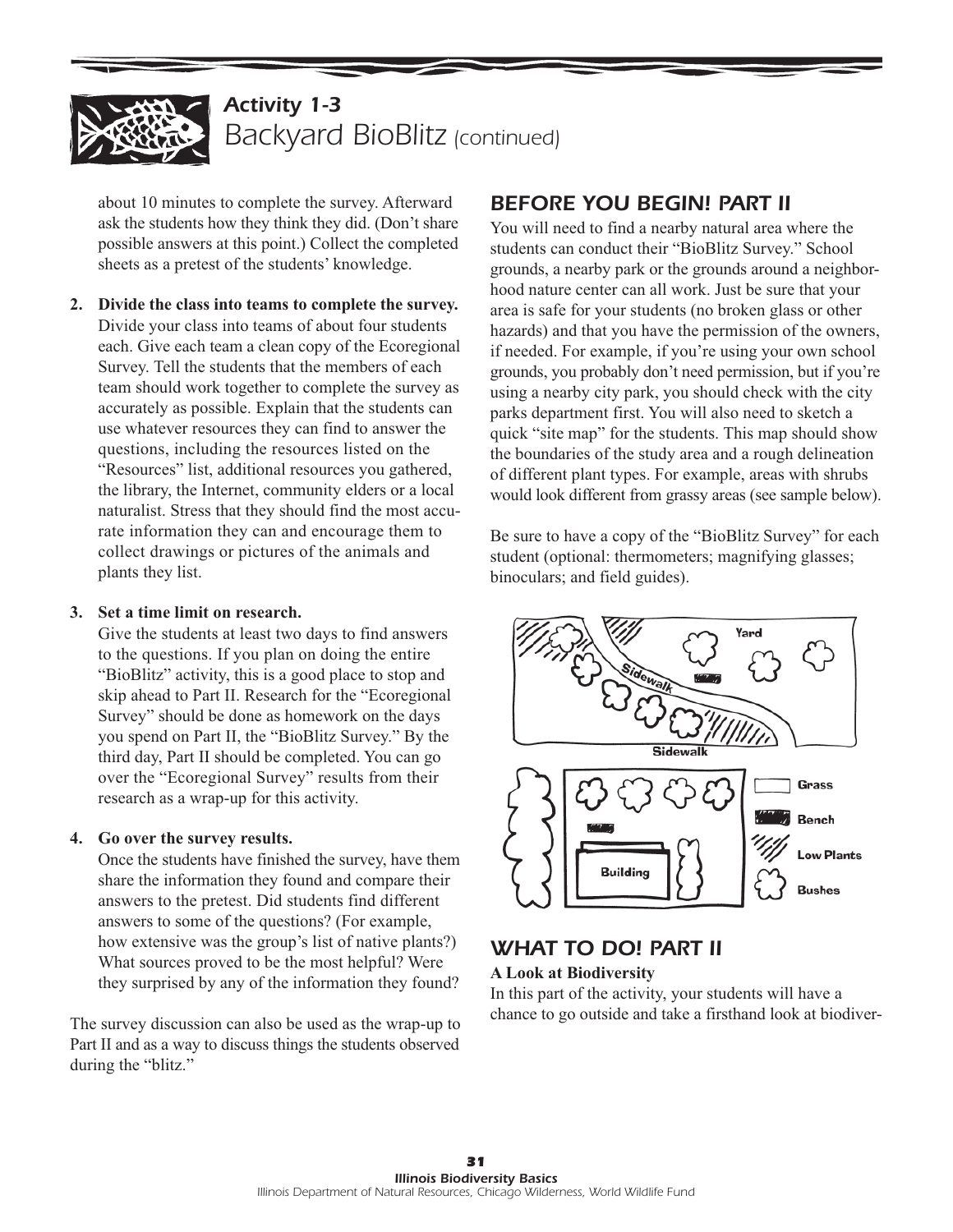## *Getting to Know Biodiversity*

When scientists want to know what lives in a particular area or region, they rely on a number of tools and techniques. Here's a quick look at some of them.

### *Bird's-Eye View*

Aerial photographs and satellite images can give conservation biologists, wildlife managers and others a lot of information about a region. For example, different cover types such as coniferous forests, deciduous forests or grassy areas show up in these pictures as different colors or patterns. Scientists can use the photographs to delineate features on the ground before they ever visit an area. Knowing what grows on the ground can be useful for predicting where animals might be, whether areas could sustain certain animal populations, and for planning strategies to manage these populations. Scientists can also compare pictures taken at different times to look for changes in such things as forest cover and land-use patterns.

### *See It for Themselves*

No matter how much aerial photographs or satellite images tell us about a study area, scientists like to visit the area to see for themselves if the information they gleaned from the photos is accurate. The process of going to an area to verify information is called ground-truthing. Ground-truthing gives scientists a firsthand look at the areas they're interested in and can help guide further studies.



### *Sampling*

Scientists rarely have the time to identify every single plant and animal that lives in a particular area. And even if they did have the time, it would be extremely expensive for them to do so. For these reasons, scientists rely on statistics to get an idea of species diversity. The scientists look closely at only small portions—or samples—of the total area they're interested in. Then they use mathematics to extrapolate their findings to the larger whole. Scientists frequently use aerial photographs or satellite images to decide where to do their sampling. If an area they want to study is covered by both woodlands and grasslands, for example, scientists will take samples in both.

### *Fast Fact-Finding*

In the race to save the world's biodiversity, scientists have developed methods to find out as much information about a particular habitat as quickly as they can. In such rapid assessments, teams of scientists work together. Each member of the team has a specialty, such as botany (plants), entomology (insects) or ornithology (birds). The team members travel to the study area together, collect as much information as they can in the short time allowed, including carefully collecting specimens of individual organisms, and then return to their laboratories or offices to sort out and identify what they found. Rapid assessments can be particularly effective in assessing the biodiversity of remote areas where it would be too expensive to employ researchers for more extended periods of time. However, rapid assessments provide only snapshots of what's found in particular areas and usually can't cover extensive geographic areas.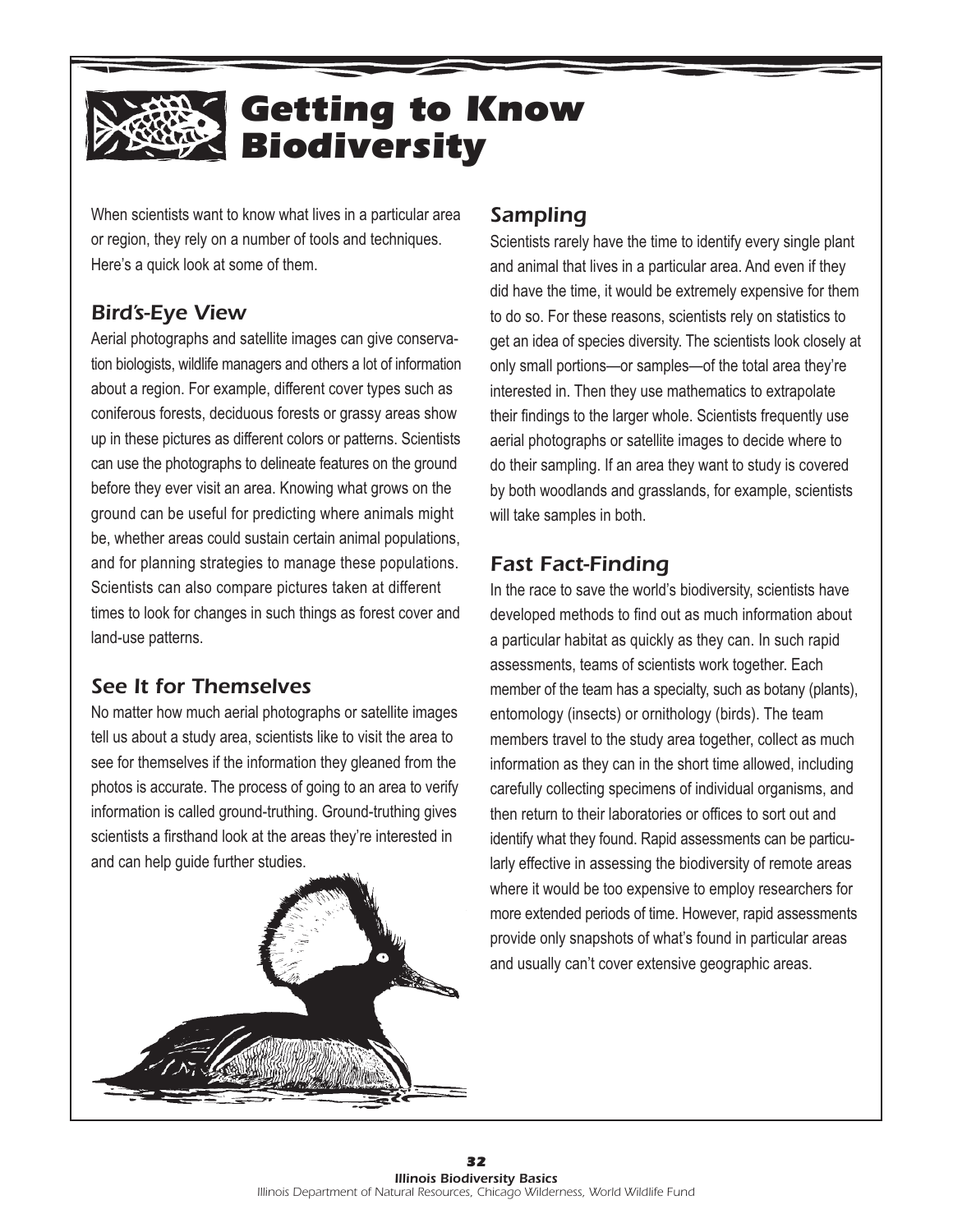

sity in their own local environment. Observation is very important in science. This activity is a great opportunity for students to develop their observation skills. Be sure that they use objective observations: facts only; no personal feelings; no value judgements; no assumptions; no bias; measure instead of guessing.

### **1. Set the stage.**

Ask your students to imagine that the school board is planning to add a greenhouse to your school. One factor that's important in the board's decision to build is how biodiversity might be affected by the development. The board is planning to meet in just two days to decide whether or not they should add the greenhouse to the school grounds, and it has asked the students for a list, or inventory, of all the species found on the site. (Rapid assessments are usually conducted because a decision about land use must be made quickly, and the species living on the land in question are being factored into the decision. If you're in a nonformal setting or if you can't use your schoolyard for the "BioBlitz," adjust the school board scenario accordingly.)

What kinds of things would your students need to consider as they inventory the biodiversity of this area? List their ideas on the board or overhead. If the students don't suggest anything along these lines, ask them if there might be differences depending on the time of year. Would they expect to find the same species in areas covered by grass as in areas where trees grow? Do they think the relative numbers of individuals, or the population sizes, of each species might be important? Stress that knowing what lives in an area, knowing where different things live within the area and having an idea of the size of the populations of different living things are all important pieces of information that wildlife managers and conservation biologists try to find out when they investigate the biodiversity of different land areas. Save all the questions the students generate for the wrap-up (step 7).

Ask your students how they think scientists find out answers to questions like the ones they've generated. *(Scientists may use aerial photographs, satellite*

*photos and special maps; they may interview knowledgeable people and consult historical records; and they usually go to the areas of interest and look at the plants and animals firsthand.)*

### **2. Explain the task.**

Explain to the students where their study site is located and pass out copies of the "site map" you sketched earlier. Also distribute copies of the "BioBlitz Survey." Explain each of the different biodiversity categories listed on the survey sheet and give some examples of each.

Divide the group into teams of four or five students and explain that the team members must work together to design a way to fill out their sheets as completely as possible in a relatively short time. Where are they going to look? What are they going to look for? How will they record what they find? Are they going to draw sketches of different species or take very detailed notes? How are they going to divide up the work?

Tell them they will have only 30 minutes to work at the site and let them know that they are not to bring samples back. (Remind the groups that correct identification of different species is not a necessary goal of this activity. "Green needle tree" and "shiny red bug" are as correct as "white pine" and "lady-

bird beetle." However, depending on your group and the time you have available, you can teach your students to use field guides and incorporate accurate species identification into the survey.)



Review the range of animal signs the students should look for ("Animal Signs to Look For"). Also review the "Do's and Don'ts of Field Work," adding any additional points needed for your particular area.

Now give the students time to work in their teams to come up with their inventory plans: including roles; responsibilities (data recorder, observers, etc.); equipment needs and distribution among team members; and time allotment.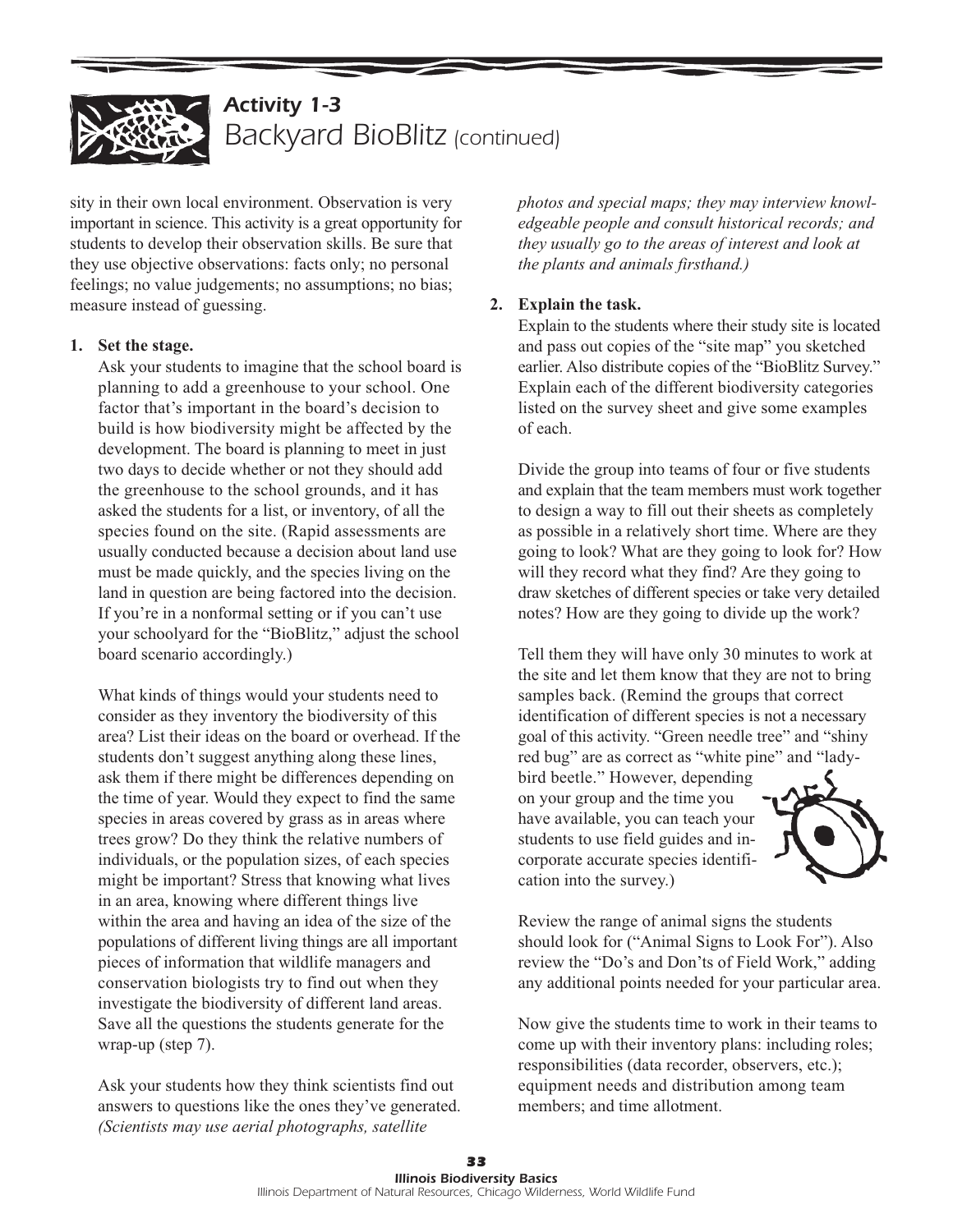

### **3. Review the inventory plans.**

Once the students have designed their inventory plans, meet with each group independently and have the group explain its design. Make sure that each group has evenly divided the amount of work to be done among the group members, will be getting to all areas of the study site and has accounted for inventorying the full range of species types listed on its survey sheet.

### **4. Conduct the "BioBlitz."**

Take the students to the study area and give them approximately 30 minutes to conduct their survey. Although identification is not the ultimate goal of this activity, you might want to have field guides available for students to use to help identify what they are seeing. Remind students of safety precautions and of the "Do's and Don'ts of Field Work." Have the students draw sketches or take photos of items that are hard to describe or identify. Students should not collect any materials.

### **5. Finalize findings.**

Give the teams time to review their results and consolidate information. Have them make notes on the sketch of the area to indicate where certain things were found or where animals or plants were concentrated.

### **6. Share results.**

Have the groups report on their findings and discuss the processes they used. How many different living things did they find? Where did they find different things? Did they find any native species? Nonnative species? Were species evenly distributed across the site or did the students find greater variety in particular areas? If there were distribution differences, where did they find the greatest diversity? Do they think that as a group they found everything out there? What factors might have affected the number of species they found? For example, would they have expected to find the same number and types of

species if they'd done their "BioBlitz" at a different time of year? Or with magnifying glasses? Did one team have a way to complete the investigation that worked particularly well? What was the hardest thing about conducting their "BioBlitz?" Were they surprised by anything they found or didn't find?

### **7. Discussion.**

Have the students look back at the questions they generated in step 1 of Part II. Based on their recent field experience, is there any other information they need to know about the land in order to make a complete inventory of its biodiversity? What kinds of organisms have they probably missed? Do they think these kinds of rapid inventories are useful? *(It's often difficult to find all the species in an area in a short amount of time. Because animals tend to come and go from different areas, they can be missed if the amount of time spent looking for them is too short. Very small or microscopic organisms can be hard to find and identify. Also, there are often seasonal changes in the organisms in an area, so an inventory conducted at one time of year might be very different from an inventory of the same area at a different time of year. But despite their problems, rapid inventories are often very useful because they are a way to quickly get a good idea of the diversity of species in an area. When time is short, a BioBlitz may be the only way to go.)*

### *WRAPPING IT UP*

### **Assessment**

1. Have each student write a newspaper article reporting the "BioBlitz" that the class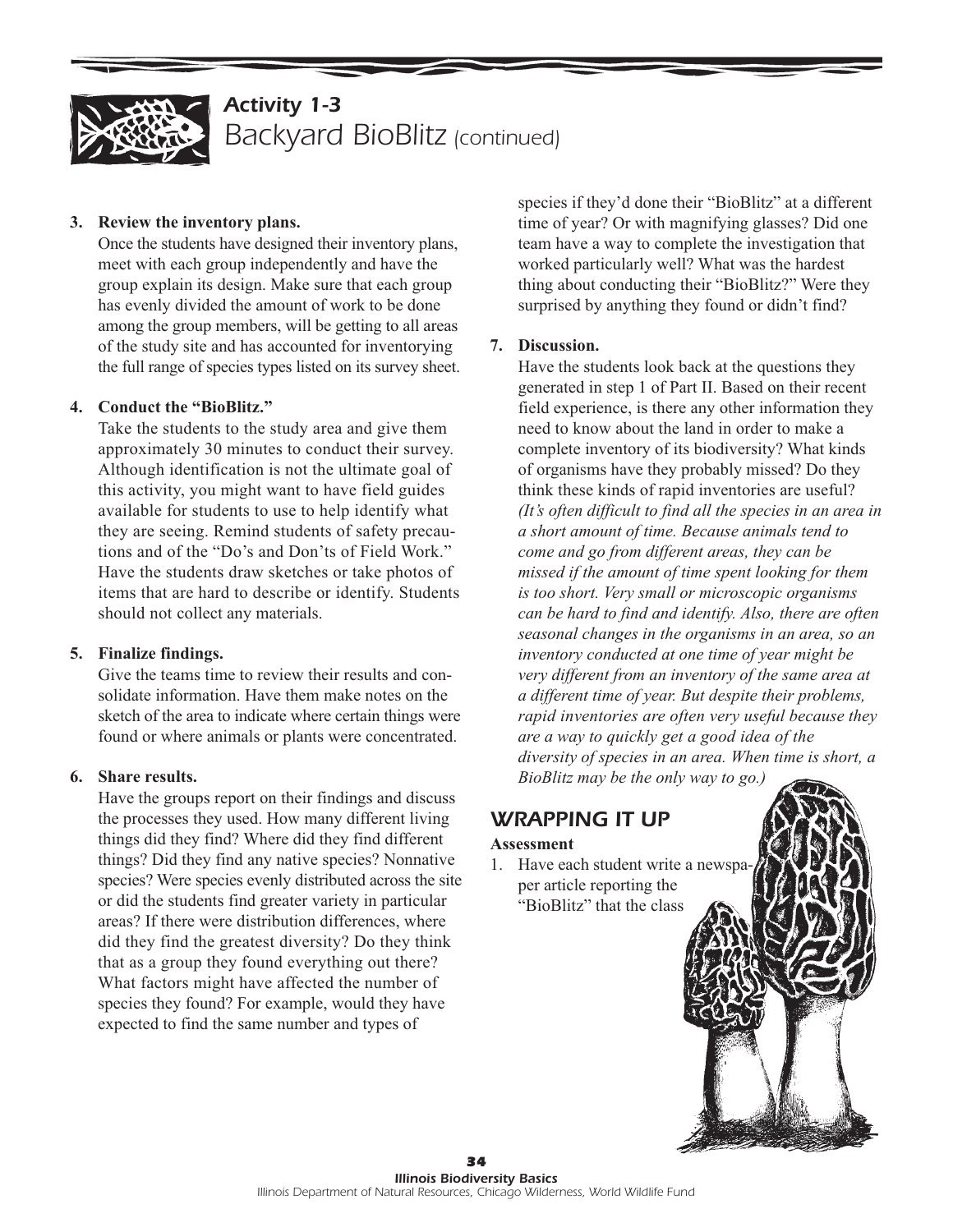

conducted. The article should identify which members of the teams played what roles in the blitz, logistics of their inventory plans and biodiversity results of their "BioBlitz."

- 2. Have your students write an article explaining the process they used to collect their data, including any conclusions they may have drawn during the activity. (Use the list of questions they generated in step 1 of Part II.)
- 3. Have student groups determine where the greenhouse should be located in the school area. This decision should be based upon the results of the "BioBlitz" and should be explained in a written report. The written report should explore the following areas: the specific location of the greenhouse; the biodiversity that would be affected by the proposed greenhouse

location; impact upon biodiversity living in the entire study area; and suggested methods of recovering biodiversity lost from habitat removal.

### **Portfolio**

The "Ecoregional Survey" and "BioBlitz" survey could be added to a portfolio.

### **Extension**

If you use a natural area for this activity, you can have students keep track of changes in it from season to season and year to year by comparing their data with that collected by other groups in the past. You can also do an urban blitz to identify the plants and animals that live in a city block.

**"One result of formal education is that students graduate without knowing how to think in whole systems, how to find connections, how to ask big questions, and how to separate the trivial from the important. Now more than ever—we need people who think broadly and who understand systems, connections, patterns, and root causes."**

*—David Orr, writer, professor*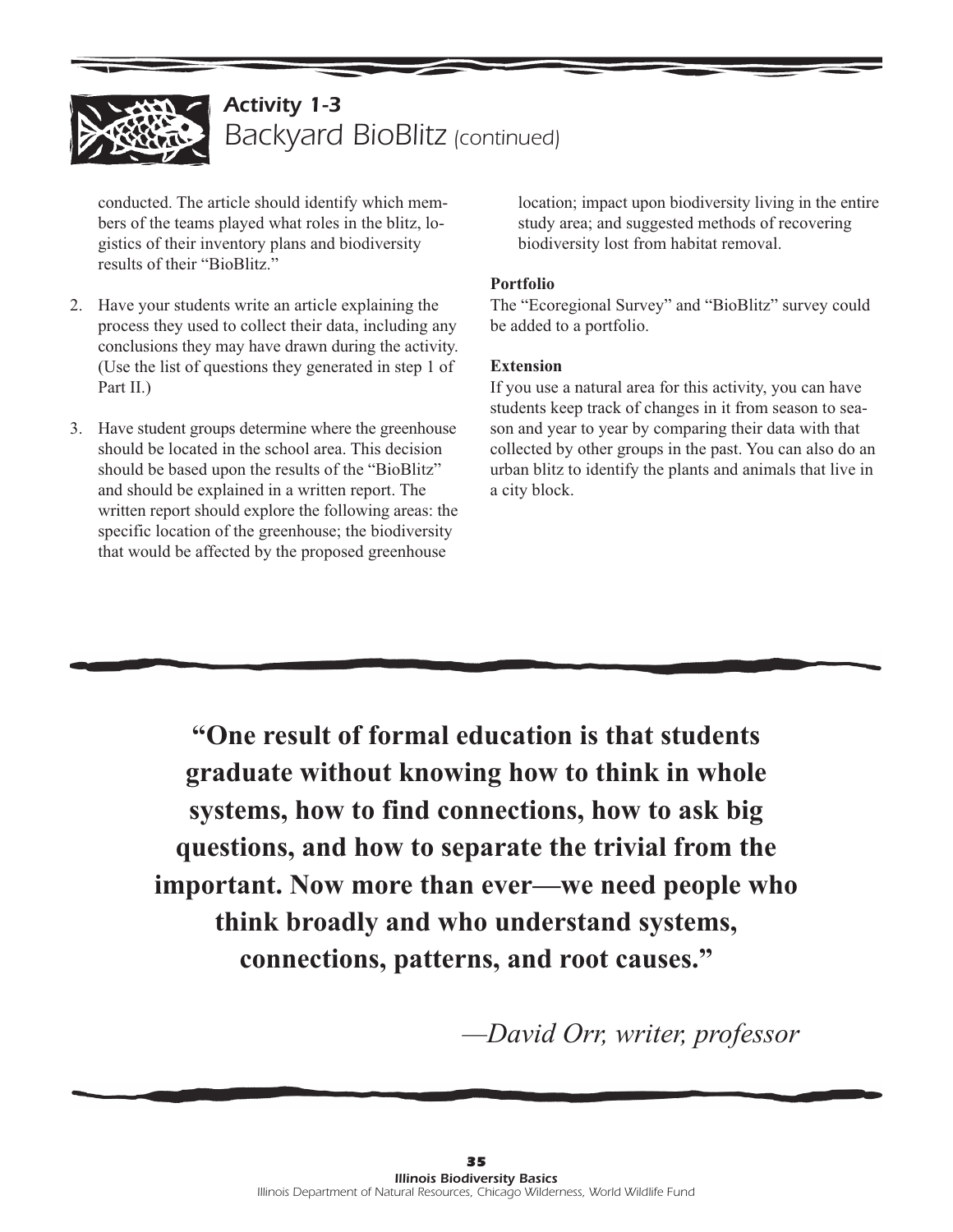

### Resources

- Alden, P. 1987. *Peterson first guide to mammals.* Houghton Mifflin Company, Boston. 128 pp.
- Chicago Wilderness. 2001. *An atlas of biodiversity.* Chicago Region Biodiversity Council, Chicago, Illinois. 65 pp.
- Chicago Wilderness. 2001. Chicago Wilderness Web site. http://www.chicagowilderness.org.
- Conant, R., Stebbins, R. C. and J. T. Collins. 1999. *Peterson first guide to reptiles and amphibians.* Houghton Mifflin Company, Boston. 128 pp.
- Griggs, J. L. 1997. *All the birds of North America.* Harper Collins, New York. 172 pp.
- Hogan, K. 1994. *Eco-Inquiry: a guide to ecological learning experiences for the upper elementary/middle grades.* Kendall/Hunt Publishing Company, Dubuque, Iowa. 400 pp.
- Illinois Department of Natural Resources. 1998. *Wings, stings and leggy things.* Illinois Department of Natural Resources, Springfield, Illinois. 24 pp.
- Illinois Department of Natural Resources. 1999. *Biodiversity of Illinois, volume 1: aquatic habitats.* Illinois Department of Natural Resources, Springfield, Illinois. CD-ROM.
- Illinois Department of Natural Resources. 2000. *Biodiversity of Illinois, volume II: woodland habitats.* Illinois Department of Natural Resources, Springfield, Illinois. CD-ROM.
- Illinois Department of Natural Resources. 2001. *Biodiversity of Illinois, volume III: prairie and edge habitats.* Illinois Department of Natural Resources, Springfield, Illinois. CD-ROM.
- Illinois Department of Natural Resources. 2001. Web site. http://www.dnr.illinois.gov.

Illinois Natural History Survey. 2001. Web site. http://www.inhs.uiuc.edu Leahy, C. 1987. *Peterson first guide to insects.* Houghton Mifflin Company, Boston. 128 pp. Peterson, R. T. 1986. *Peterson first guide to birds.* Houghton Mifflin Company, Boston. 128 pp. Peterson, R. T. 1986. *Peterson first guide to wildflowers.* Houghton Mifflin Company, Boston. 128 pp. Petrides, G. A. 1993. *Peterson first guide to trees.* Houghton Mifflin Company, Boston. 128 pp. Snedden, R. and S. Parker. 1996. *Yuck! A big book of little horrors.* Simon and Schuster, New York. 32 pp. Whitaker, Jr., J. O. 1980. *The Audubon Society field guide to North American mammals.* Knopf, New York. 745 pp.

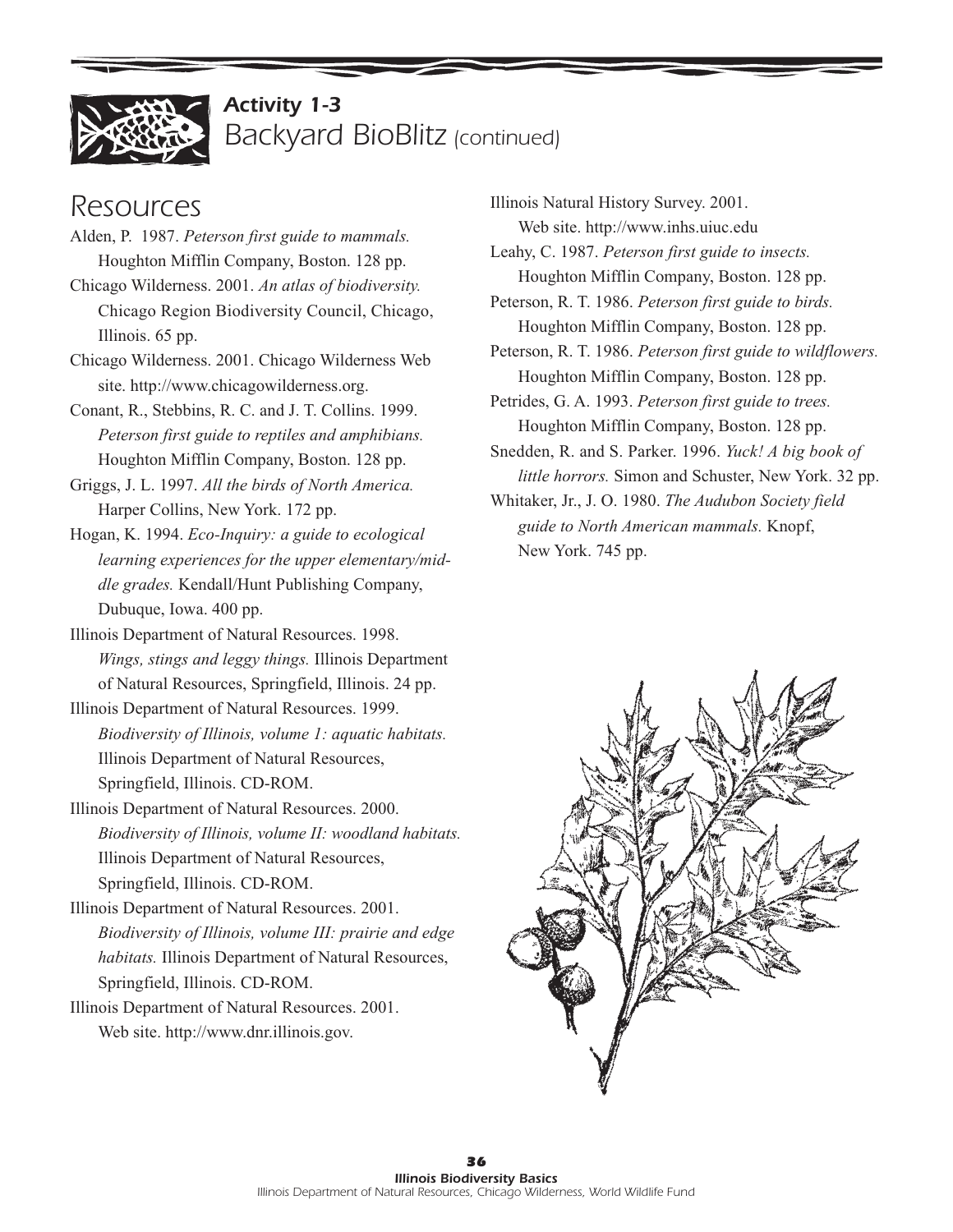

*Student Page* Backyard BioBlitz

# Animal Signs to Look For

*In addition to looking for animals, keep your eyes open for animal signs. These signs include the following:*

- **burrows nests**
- $\Box$  digging and scratching marks  $\Box$  tracks
- **bones feathers**
- insect galls cocoons
- 
- 
- $\blacksquare$  runways and trails
- 
- 
- 
- 
- spider webs **nibbled** leaves and branches
- **droppings feeding holes in dead trees and logs.**

### *Also, don't forget to look everywhere, including:*

- **n** on the ground **the ground on tree trunks**
- in tree branches in leaf litter
- $\Box$  on plant stems and leaves  $\Box$  under and around logs.
- under rocks
- 
- 
- 



# *Do's*

- $\vee$  Do be sure that you have all the materials you need before you head to the study site.
- $\vee$  Do be a careful observer.
- $\vee$  Do take careful notes about what you find, including information about the locations and characteristics of plants and animals.
- $\vee$  Do handle animals with care—and handle them as little as possible.
- $\vee$  Do return animals you find to the places where you found them.
- $\vee$  Do replace logs and rocks to the position you found them.
- $\triangleright$  Do stay within the boundaries of your study area.
- $\vee$  Do try to identify unknown species while you're in the field.
- $\triangleright$  Do look for animal signs as well as actual animals.
- Do wash your hands carefully as soon as you return to the classroom.

## *Don'ts*

- ✘ Don't damage trees or other plants by digging them up, ripping off leaves or tearing at the bark.
- ✘ Don't put anything you find—such as berries, leaves, mushrooms and bark—in your mouth. Also, don't put your fingers in your mouth until after you have returned to the classroom and washed your hands thoroughly.
- ✘ Don't chase after, yell at or throw things at animals you see.
- ✘ Don't touch animal droppings, dead animals, mushrooms or human refuse such as bandages, broken glass, rusty cans or needles.
- ✘ Don't reach under logs or rocks, crevices or other spaces if you can't see into them.
- *37*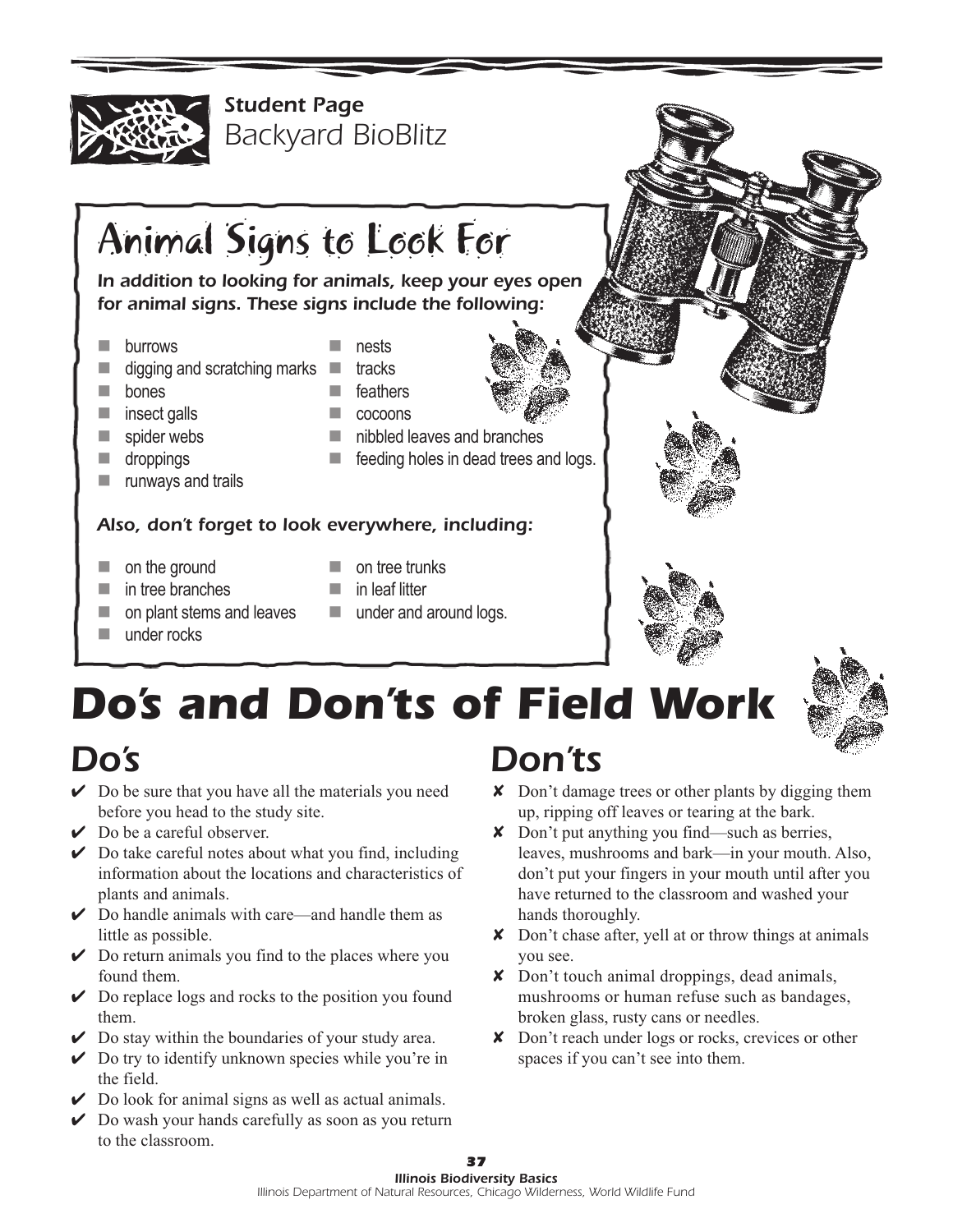

*Student Page* Ecoregional Survey

### *How much do you know about where you live?*

- *1.* What major habitat type do you live in? (temperate forest, temperate rain forest, grassland, shrubland, taiga, tundra, desert and so on)
	- *2.* Name three native trees that live in your area.
- *3.* Name five native edible plants that grow in your region and list in which season(s) each is available.
- *4.* Name one poisonous plant that lives in your area.



- *5.* Name 10 native animals that live in your region.
	- *6.* Name three native animals that you can see in your area at any time of the year.
- *7.* Name three migratory animals that visit or live in your area and list in which season(s) you're able to see them.
- *8.* Do white-tailed deer live in your area? If so, when during the year do they give birth?
- *9.*
	- How much average rainfall does your community get each year?
- *10.* When (during what season or month) does your community normally get the most precipitation?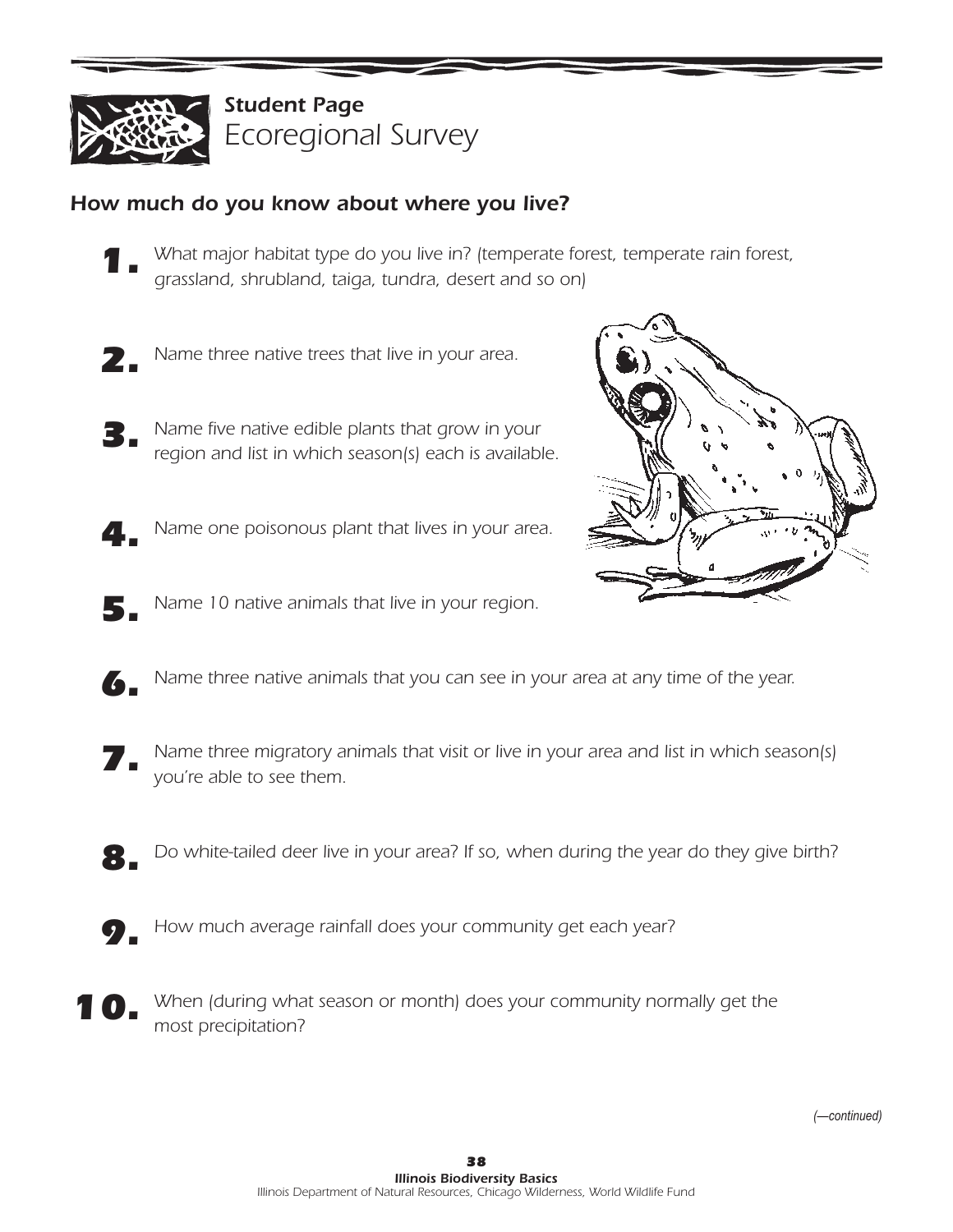

*Student Page* Ecoregional Survey (continued)

- *11.* How long is the growing season in your community?
- 
- *12.* What is the average temperature in July? In December?
- *13.*
	- What are some natural signs in your community that show that the seasons are changing?
- *14.* What body of water—lake, pond, stream or river—is closest to your school?
- *15.* How has your area changed in the past 25 years? (Ask your parents or neighbors.)
- **16.** What types of plants and animals lived in your area 10,000 years ago?<br>What was the climate like then? What was the climate like then?
- *17.* What species in your area—if any—are threatened or endangered?
- *18.* What natural events or processes influence the land around your community? How have they affected the land? (For example, have there ever been glaciers, earthquakes or volcanic eruptions in your area? Do frequent fires, high winds or flooding shape where and how things grow?)
- *19.* Are there any threatened ecological areas in your community? (Are any wetlands, rivers or forests, for example, in trouble?)
- *20.* Name a nonnative species that has created problems in your community.

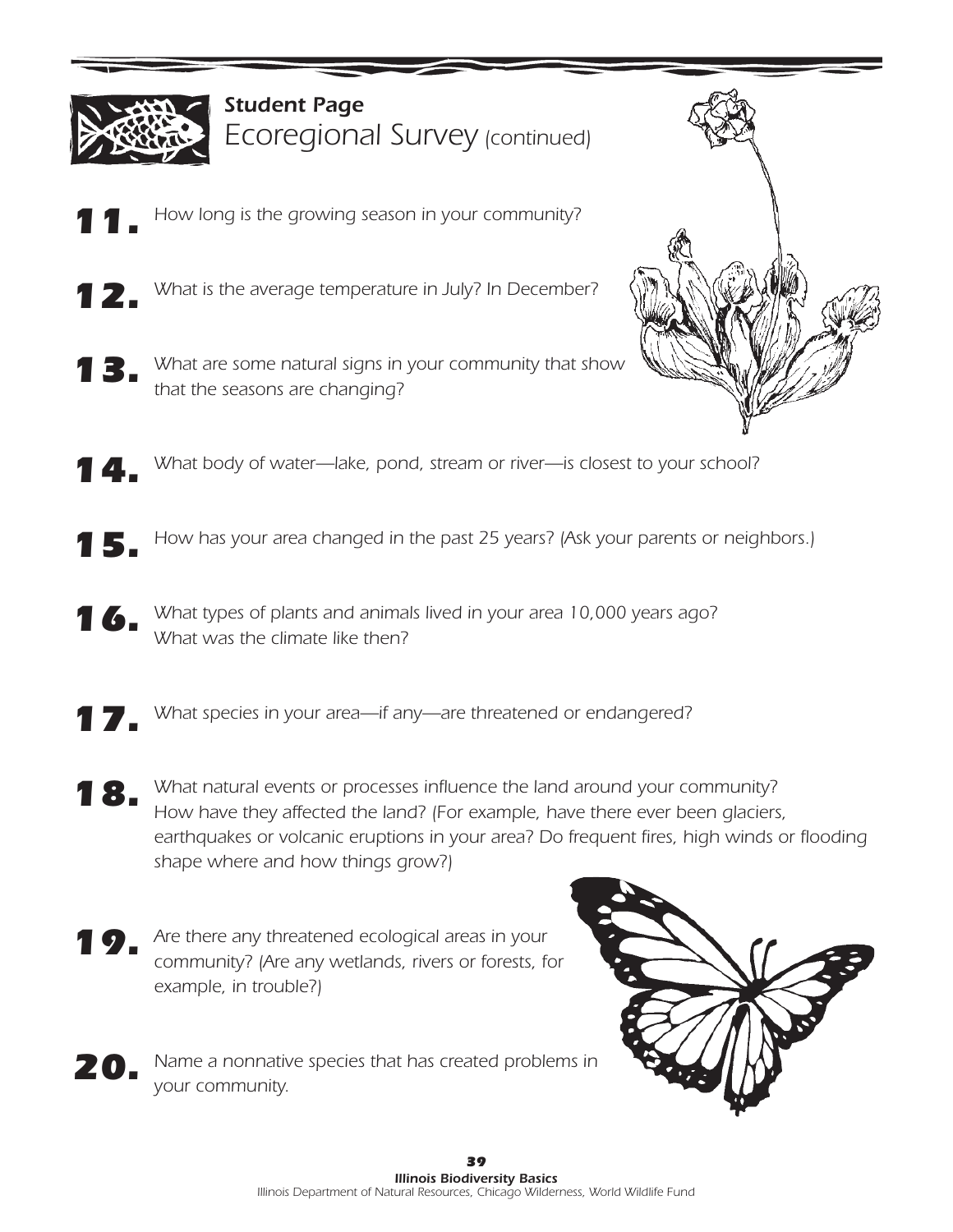

# BIOBLITZ SURVEY

\_\_\_\_\_\_\_\_\_\_\_\_\_\_\_\_\_\_\_\_\_\_\_\_\_\_\_\_\_\_\_\_\_\_\_\_\_\_\_\_\_\_\_\_\_\_\_\_\_\_\_\_\_\_\_\_\_\_\_\_\_\_\_\_\_\_\_\_\_\_\_\_\_\_\_\_\_\_\_\_\_\_\_\_\_\_\_\_\_\_\_\_\_\_\_\_\_\_\_\_\_\_

| I SITE MAP |  |
|------------|--|
|            |  |
|            |  |
|            |  |
|            |  |
|            |  |
|            |  |
|            |  |
|            |  |
|            |  |